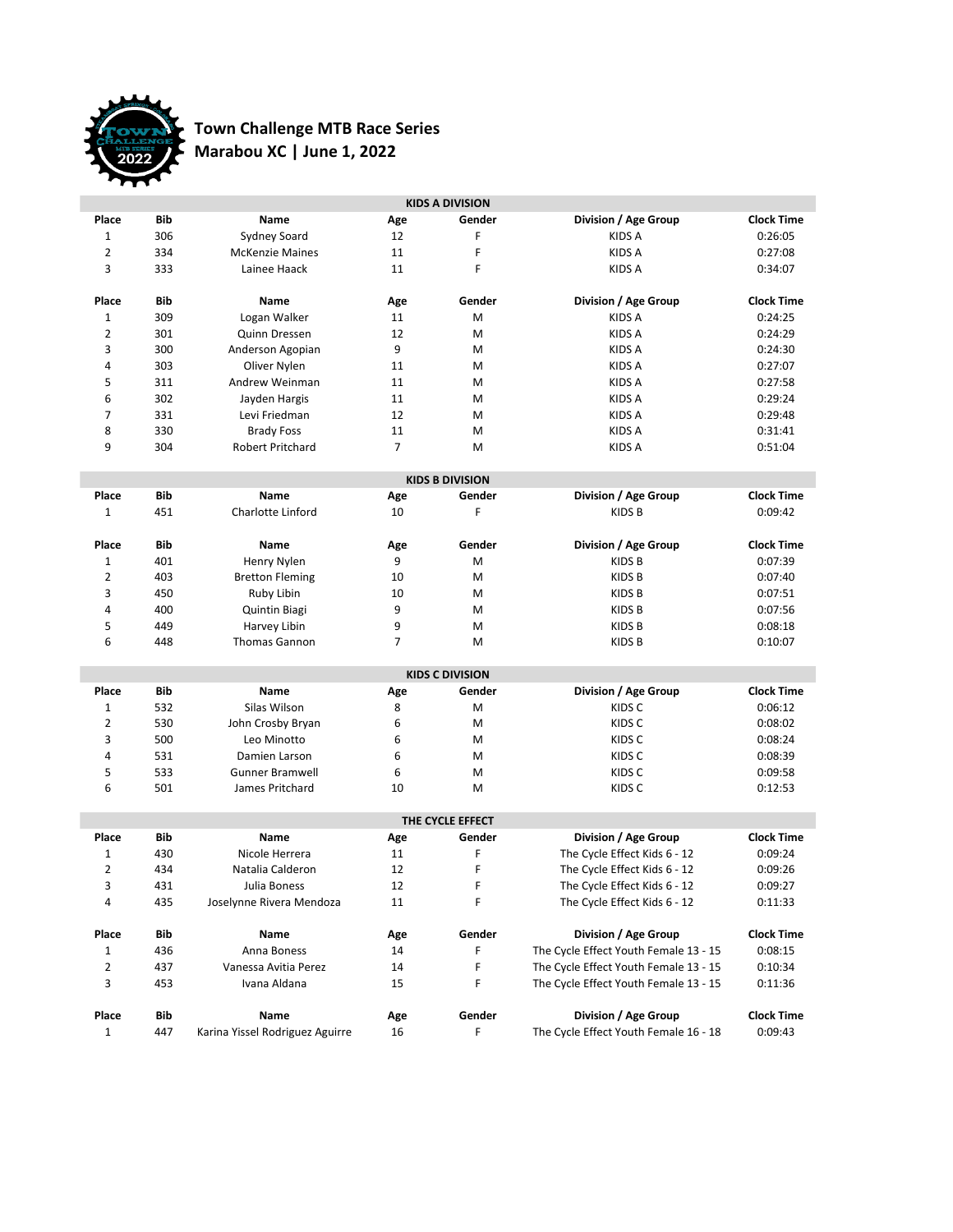| <b>NOVICE DIVISION</b> |            |                                      |          |                       |                                                  |                    |
|------------------------|------------|--------------------------------------|----------|-----------------------|--------------------------------------------------|--------------------|
| Place                  | Bib        | Name                                 | Age      | Gender                | Division / Age Group                             | <b>Clock Time</b>  |
| 1                      | 233        | Eva Minotto                          | 14       | F                     | NOVICE Youth Female 13-15                        | 0:27:20            |
| $\overline{2}$         | 234        | Anna Rhodes                          | 14       | F                     | NOVICE Youth Female 13-15                        | 0:27:22            |
| 3                      | 232        | Antigone Loomis                      | 13       | F                     | NOVICE Youth Female 13-15                        | 0:35:23            |
| 4                      | 230        | Ella Haack                           | 13       | F                     | NOVICE Youth Female 13-15                        | 0:42:53            |
| 5                      | 231        | Eliza Linford                        | 13       | F                     | NOVICE Youth Female 13-15                        | 0:55:55            |
|                        |            |                                      |          |                       |                                                  |                    |
| Place                  | Bib        | Name                                 | Age      | Gender                | Division / Age Group                             | <b>Clock Time</b>  |
| $\mathbf 1$            | 205        | <b>Ryan Montgomery</b>               | 14       | M                     | NOVICE Youth Male 13-15                          | 0:27:11            |
| $\overline{2}$         | 240        | Luke Bedell                          | 14       | M                     | <b>NOVICE Youth Male 13-15</b>                   | 0:27:28            |
| 3                      | 251        | <b>Torin Knapp</b>                   | 12       | M                     | NOVICE Youth Male 13-15                          | 0:28:21            |
| 4                      | 204        | Caleb Walker                         | 13       | М                     | NOVICE Youth Male 13-15                          | 0:28:35            |
| 5                      | 201        | <b>Edward Gibson</b>                 | 15       | М                     | NOVICE Youth Male 13-15                          | 0:28:55            |
| 6                      | 243        | <b>Ethan Maines</b>                  | 13       | М                     | NOVICE Youth Male 13-15                          | 0:31:10            |
| $\overline{7}$         | 242        | Mason Kemp                           | 14       | М                     | NOVICE Youth Male 13-15                          | 0:32:26            |
| 8                      | 203        | lan McLarney                         | 15       | М                     | NOVICE Youth Male 13-15                          | 0:33:39            |
| 9                      | 202        | Oscar Libin                          | 13       | м                     | NOVICE Youth Male 13-15                          | 0:34:07            |
| 10                     | 241        | Schuyler Biglow                      | 13       | М                     | NOVICE Youth Male 13-15                          | 0:34:09            |
| 11                     | 244        | <b>Henry Pendergrass</b>             | 14       | M                     | NOVICE Youth Male 13-15                          | 0:37:17            |
| 12                     | 245        | Preston Zahourek                     | 14       | M                     | NOVICE Youth Male 13-15                          | 0:47:21            |
|                        |            |                                      |          |                       |                                                  |                    |
| Place                  | Bib        | <b>Name</b>                          | Age      | Gender                | Division / Age Group                             | <b>Clock Time</b>  |
| $\mathbf 1$            | 235        | Nicole Burke                         | 36       | F                     | NOVICE Adult Female 19+                          | 0:34:47            |
| 2                      | 247        | Keri Gannon                          | 42       | F                     | NOVICE Adult Female 19+                          | 0:34:49            |
| 3                      | 200        | Kathy Yeiser                         | 48       | F                     | NOVICE Adult Female 19+                          | 0:34:50            |
| 4                      | 252        | Jamie Lamb                           | 36       | F                     | NOVICE Adult Female 19+                          | 0:38:25            |
| 5                      | 237        | <b>Brooke Packard</b>                | 46       | F                     | NOVICE Adult Female 19+                          | 0:40:18            |
| 6                      | 236        | Jacqueline Harrell                   | 50       | F                     | NOVICE Adult Female 19+                          | 0:40:19            |
| 7                      | 239        | <b>Joy Smiley</b>                    | 47       | F                     | NOVICE Adult Female 19+                          | 0:49:10            |
| 8                      | 238        | Norma Ryan                           | 38       | F                     | NOVICE Adult Female 19+                          | 0:56:19            |
| Place                  | Bib        | Name                                 | Age      | Gender                | Division / Age Group                             | <b>Clock Time</b>  |
| 1                      | 246        | Jon Ashburn                          | 63       | M                     | NOVICE Adult Male 19+                            | 0:32:27            |
|                        |            |                                      |          |                       |                                                  |                    |
|                        |            |                                      |          | <b>SPORT DIVISION</b> |                                                  |                    |
| Place                  | <b>Bib</b> | Name                                 | Age      | Gender                | Division / Age Group                             | <b>Clock Time</b>  |
| $\mathbf 1$            | 122        | Primo Famiglietti                    | 17       | M                     | SPORT Youth Male 16-18                           | 0:48:13            |
| $\mathbf{2}$           | 125        | Kyan Strong                          | 16       | M                     | SPORT Youth Male 16-18                           | 0:49:51            |
| 3                      | 124        | Jace Rabesa                          | 16       | М                     | SPORT Youth Male 16-18                           | 0:51:34            |
| 4                      | 123        | Axton Juneau                         | 16       | М                     | SPORT Youth Male 16-18                           | 1:08:15            |
|                        |            |                                      |          |                       |                                                  |                    |
| Place                  | <b>Bib</b> | Name                                 | Age      | Gender                | Division / Age Group                             | <b>Clock Time</b>  |
| $\mathbf 1$            | 132        | Karina Schwartznau                   | 27       | F                     | SPORT Adult Female 19-34                         | 0:56:11            |
| 2                      | 100        | Taylor Karlin                        | 27       | F                     | SPORT Adult Female 19-34                         | 0:59:26            |
| 3                      | 131        | Kenya Perry                          | 26       | F                     | SPORT Adult Female 19-34                         | 1:01:39            |
| 4                      | 130        | <b>McKenzie Hughes</b>               | 30       | F                     | SPORT Adult Female 19-34                         | 1:01:40            |
| 5                      | 146        | Mariah Hoots                         | 24       | F                     | SPORT Adult Female 19-34                         | 1:06:51            |
| 6                      | 144        | Katie Erixson                        | 31       | F                     | SPORT Adult Female 19-34                         | 1:07:00            |
| 7                      | 101        | Morgan Kurz                          | 29       | F                     | SPORT Adult Female 19-34                         | 1:07:05            |
| 8                      | 102        | Krista Tomke                         | 28       | F                     | SPORT Adult Female 19-34                         | 1:15:45            |
|                        |            |                                      |          |                       |                                                  |                    |
| Place                  | Bib        | Name                                 | Age      | Gender                | Division / Age Group                             | <b>Clock Time</b>  |
| $\mathbf 1$            | 107        | <b>Riley Birk</b>                    | 31       | M                     | SPORT Adult Male 19-34                           | 0:53:04            |
| 2<br>3                 | 147        | Ryan Ellis                           | 30       | M                     | SPORT Adult Male 19-34                           | 0:54:46            |
| 4                      | 137<br>138 | Eben Kopp                            | 28<br>27 | М<br>M                | SPORT Adult Male 19-34<br>SPORT Adult Male 19-34 | 0:54:55            |
| 5                      | 110        | Michael Lackey                       |          |                       |                                                  | 0:55:08            |
| 6                      | 154        | Ben Wharton<br><b>Wylie Broanell</b> | 26<br>28 | М                     | SPORT Adult Male 19-34                           | 0:56:35            |
| 7                      | 149        | Caleb Giesen                         | 32       | M<br>M                | SPORT Adult Male 19-34<br>SPORT Adult Male 19-34 | 0:58:11<br>0:58:25 |
| 8                      | 109        | <b>Brently McElroy</b>               | 27       | M                     | SPORT Adult Male 19-34                           | 1:05:50            |
| 9                      | 152        | Lio DelPiccoto                       | 31       | M                     | SPORT Adult Male 19-34                           | 1:09:07            |
| 10                     | 108        | Jacob Conners                        | 34       | M                     | SPORT Adult Male 19-34                           | 1:12:43            |
| 11                     | 153        | Ryan Fegan                           | 28       | М                     | SPORT Adult Male 19-34                           | 1:12:47            |
|                        |            |                                      |          |                       |                                                  |                    |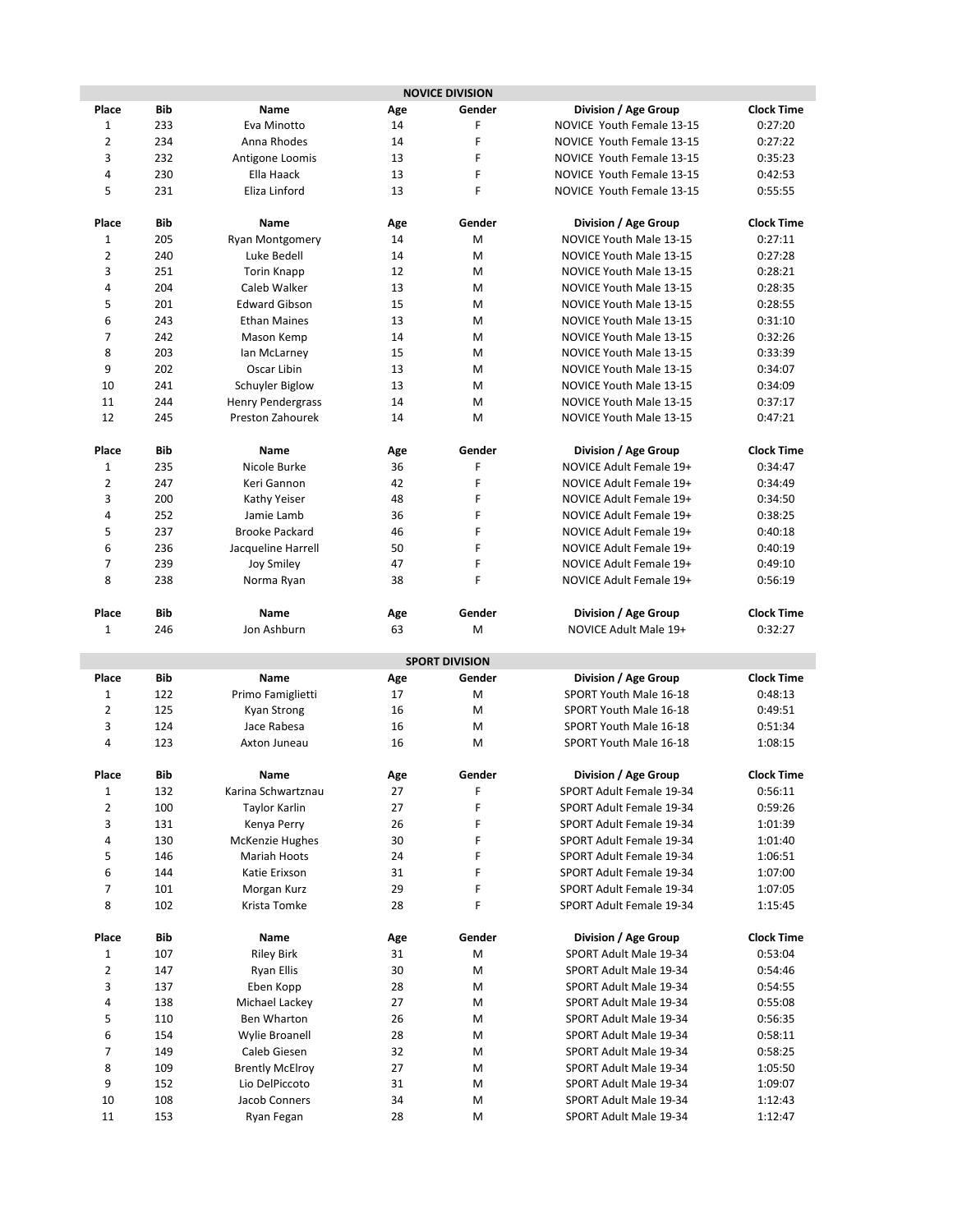| Place          | Bib        | Name                  | Age | Gender                 | Division / Age Group             | <b>Clock Time</b> |
|----------------|------------|-----------------------|-----|------------------------|----------------------------------|-------------------|
| $\mathbf{1}$   | 103        | Cheryl Bell           | 41  | F                      | SPORT Adult Female 35+           | 0:58:52           |
| $\overline{2}$ | 134        | Lauren Larson         | 38  | F                      | SPORT Adult Female 35+           | 0:58:54           |
| 3              | 133        | Hannah Gary           | 36  | F                      | SPORT Adult Female 35+           | 1:01:37           |
| 4              | 106        | Angela Cosby          | 36  | F                      | SPORT Adult Female 35+           | 1:04:54           |
| 5              | 150        | Ali Kowalsky          | 46  | F                      | SPORT Adult Female 35+           | 1:09:02           |
| 6              | 105        | Jenny Carey           | 37  | F                      | SPORT Adult Female 35+           | 1:12:47           |
| $\overline{7}$ | 104        | Lisa Bressler         | 38  | F                      | SPORT Adult Female 35+           | 1:16:46           |
|                |            |                       |     |                        |                                  |                   |
| Place          | Bib        | <b>Name</b>           | Age | Gender                 | Division / Age Group             | <b>Clock Time</b> |
| $\mathbf{1}$   | 139        | Matthew Jacquart      | 47  | M                      | SPORT Adult Male 35-49           | 0:54:29           |
| $\overline{2}$ | 148        | Paquito Lopez         | 40  | M                      | SPORT Adult Male 35-49           | 0:55:03           |
| 3              | 113        | Tore Johnston         | 38  | M                      | SPORT Adult Male 35-49           | 0:55:57           |
| 4              | 118        | Jeff Yeiser           | 48  | M                      | SPORT Adult Male 35-49           | 0:56:07           |
| 5              | 129        | Kevin Riegler         | 41  | M                      | SPORT Adult Male 35-49           | 0:56:20           |
| 6              | 114        | Alejandro Miranda     | 37  | M                      | SPORT Adult Male 35-49           | 0:56:34           |
| 7              | 116        | Jesse Romero          | 45  | M                      | SPORT Adult Male 35-49           | 0:56:47           |
| 8              | 145        | <b>Braden Wilson</b>  | 43  | M                      | SPORT Adult Male 35-49           | 0:57:31           |
| 9              | 117        | Eric Schissler        | 38  | M                      | SPORT Adult Male 35-49           | 0:57:32           |
| 10             | 115        | <b>Phil Pierce</b>    | 42  | M                      | SPORT Adult Male 35-49           | 1:03:33           |
| 11             | 112        | Nick Hobson           | 36  | M                      | SPORT Adult Male 35-49           | 1:17:17           |
| $\frac{1}{2}$  | 111        | Ryan Bramwell         | 42  | M                      | SPORT Adult Male 35-49           | <b>DNF</b>        |
|                |            |                       |     |                        |                                  |                   |
| Place          | Bib        | Name                  | Age | Gender                 | Division / Age Group             | <b>Clock Time</b> |
| $\mathbf{1}$   | 121        | Jamie Letson          | 64  | M                      | SPORT Adult Male 50+             | 0:55:03           |
| $\overline{2}$ | 119        | <b>William Feiges</b> | 64  | M                      | SPORT Adult Male 50+             | 0:56:41           |
| 3              | 120        | Vance Fulton          | 63  | M                      | SPORT Adult Male 50+             | 0:57:18           |
| 4              | 143        | Joe Packard           | 54  | M                      | SPORT Adult Male 50+             | 0:58:28           |
| 5              | 141        | Kris Hagenbuch        | 65  | M                      | SPORT Adult Male 50+             | 0:59:26           |
| 6              | 127        | Boyd Bass             | 67  | M                      | SPORT Adult Male 50+             | 1:01:45           |
| $\overline{7}$ | 126        | Eddie Johnson         | 51  | M                      | SPORT Adult Male 50+             | 1:09:23           |
| 8              | 142        | Newel Linford         | 50  | M                      | SPORT Adult Male 50+             | 1:10:52           |
| 9              | 140        | James Czech           | 68  | M                      | SPORT Adult Male 50+             | 1:19:24           |
|                |            |                       |     |                        |                                  |                   |
| Place          | <b>Bib</b> | Name                  | Age | Gender                 | Division / Age Group             | <b>Clock Time</b> |
| $\mathbf{1}$   | 42         | Marissa Espy          | 28  | F                      | <b>EXPERT Adult Female 19-34</b> | 1:19:01           |
|                |            |                       |     | <b>EXPERT DIVISION</b> |                                  |                   |
| Place          | Bib        | Name                  | Age | Gender                 | Division / Age Group             | <b>Clock Time</b> |
| $\mathbf{1}$   | 17         | Patrick Nagle         | 27  | M                      | <b>EXPERT Adult Male 19-34</b>   | 1:06:58           |
| $\mathbf{2}$   | 18         | Kevin Young           | 29  | M                      | <b>EXPERT Adult Male 19-34</b>   | 1:10:05           |
| 3              | 44         | Will Chapple          | 31  | M                      | <b>EXPERT Adult Male 19-34</b>   | 1:14:01           |
| 4              | 63         | Mason Cannon          | 20  | M                      | EXPERT Adult Male 19-34          | 1:16:14           |
| 5              | 15         | Jared Hayden          | 32  | М                      | EXPERT Adult Male 19-34          | 1:36:51           |
| 6              | 60         | <b>Griff Rillos</b>   | 17  | Μ                      | EXPERT Adult Male 19-34          | 1:44:43           |
|                | 16         | Riley Markel          | 23  | М                      | <b>EXPERT Adult Male 19-34</b>   | <b>DNF</b>        |
|                |            |                       |     |                        |                                  |                   |
| Place          | Bib        | Name                  | Age | Gender                 | Division / Age Group             | <b>Clock Time</b> |
| $\mathbf{1}$   | 12         | Helen Beall           | 38  | F                      | EXPERT Adult Female 35+          | 1:17:22           |
| $\overline{2}$ | 54         | <b>Britt Dick</b>     | 36  | F                      | EXPERT Adult Female 35+          | 1:19:02           |
| 3              | 61         | Linda Briseno         | 57  | F                      | EXPERT Adult Female 35+          | 1:22:05           |
| 4              | 14         | Mara Rhodes           | 43  | F                      | EXPERT Adult Female 35+          | 1:23:20           |
| 5              | 43         | Britni Johnson        | 36  | F                      | EXPERT Adult Female 35+          | 1:25:29           |
| 6              | 13         | Nicole LeCuyer        | 43  | F                      | EXPERT Adult Female 35+          | 1:31:32           |